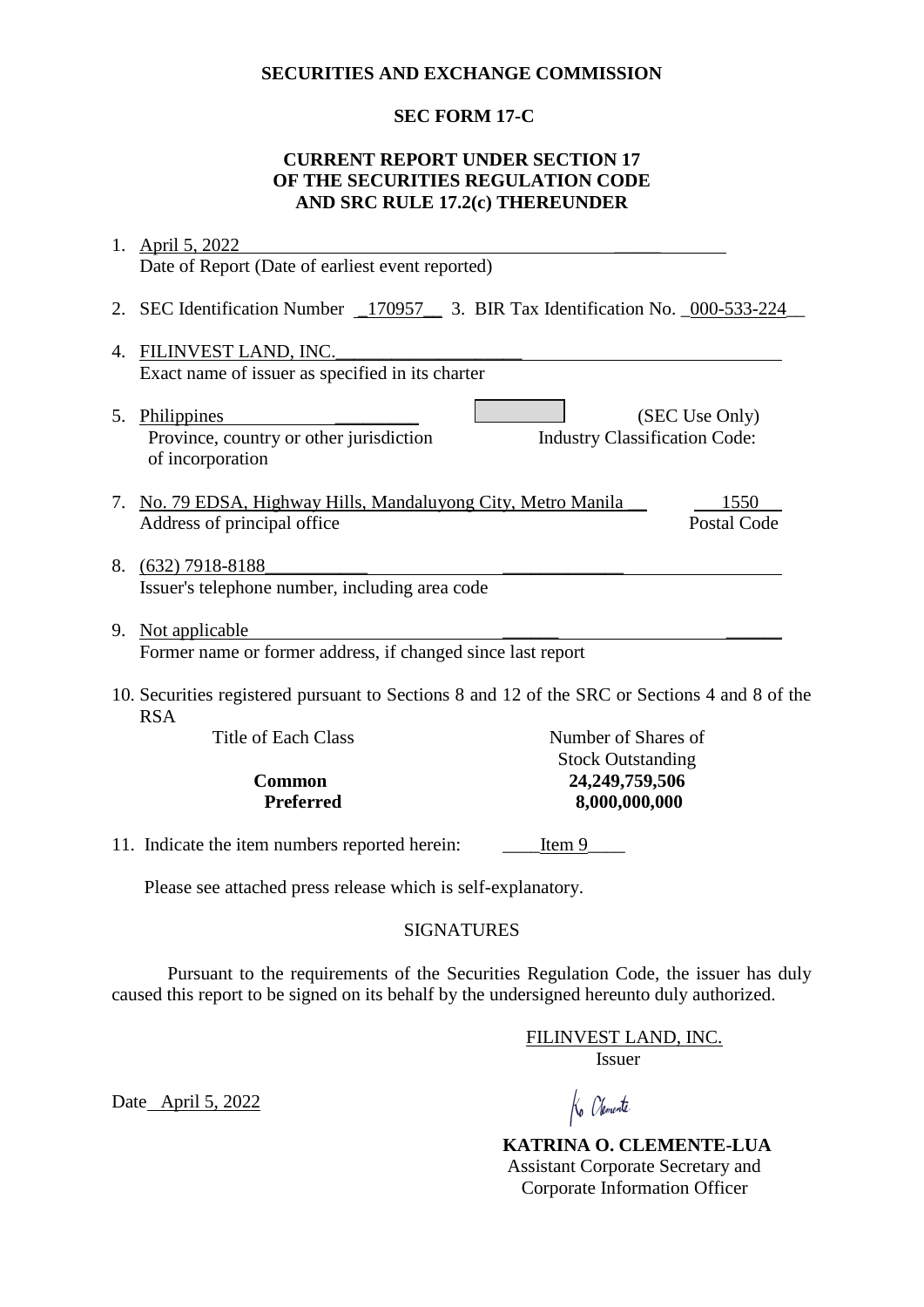







Press release 5 April 2022

# **ENGIE and Filinvest partners to bring renewable energy to New Clark City and Ciudad de Calamba**



*Strategic partnership with ENGIE to solarize Filinvest Innovation Parks. (Photo from left to right: Mr. Juan Eugenio Roxas, President and Chief Executive Officer for Filinvest-ENGIE Renewable Energy Enterprise, Inc., Mr. Francis Ceballos, Senior Vice President of Filinvest Land Inc, and Mr. Thomas Baudlot, CEO Energy Solutions APAC and Country Head South East Asia.)*

**Philippines, 5 April 2022** – The Filinvest-ENGIE Renewable Energy Enterprise, Inc. (FREE), today inked a memorandum of understanding with Filinvest Land, Inc. (FLI) to explore opportunities in installing renewable energy generation facilities in its newest industrial development Filinvest Innovation Parks at New Clark City and Ciudad de Calamba.

FREE is a joint venture company between FDC Utilities, Inc. (FDCUI), the power utility arm of Filinvest Development Corp. (FDC), and ENGIE Services Philippines, established in 2018 to deploy sustainable solar solutions in the Philippines.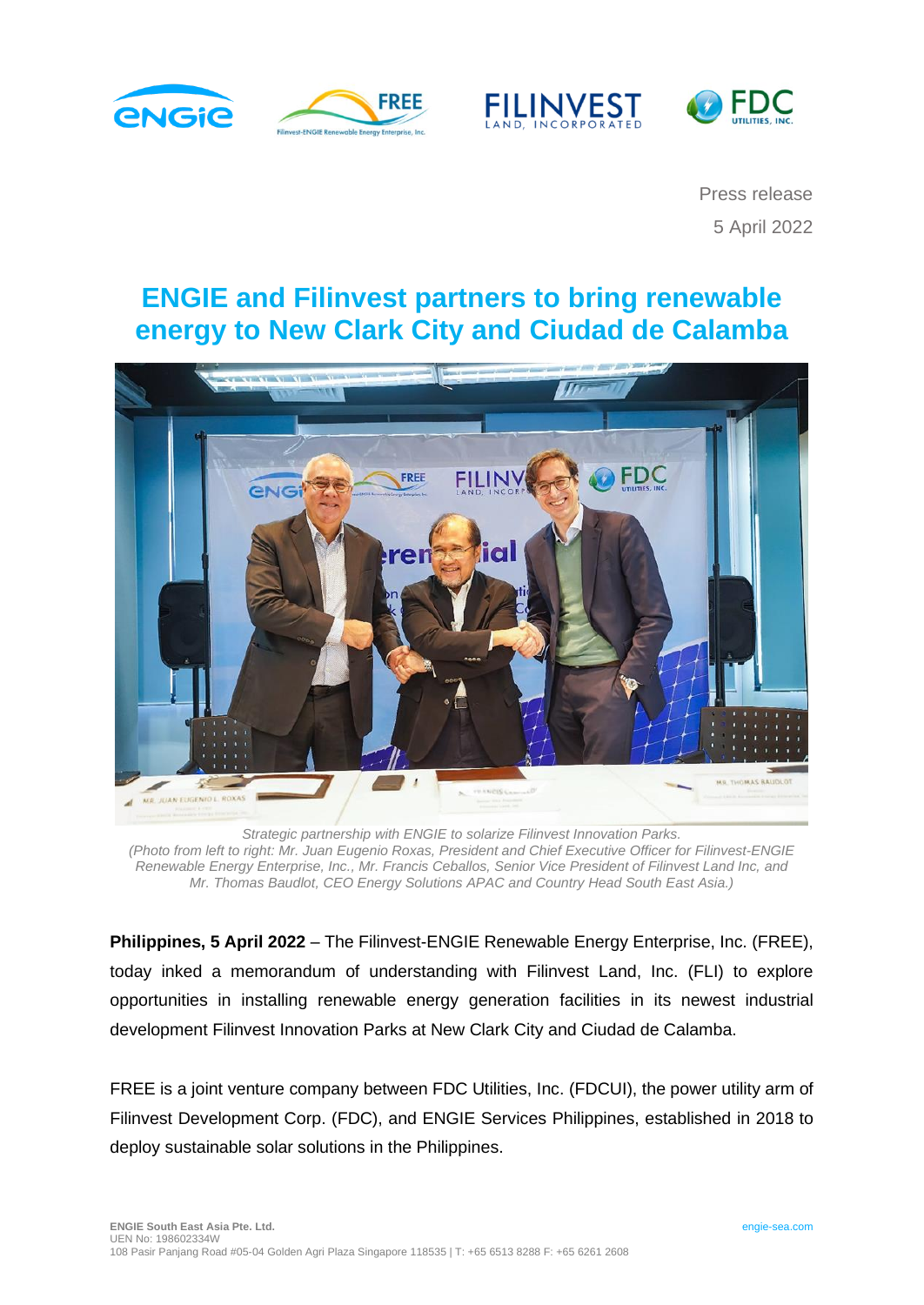





"Upholding the Filinvest Group and ENGIE's commitment to supporting the Philippines' transition to zero-carbon energy, this partnership allows us to help bolster emerging sustainable, smart cities in the country. With these measures that improve energy efficiency and reduce carbon emissions, we, together with FLI, aim to deliver more impactful climate action," said Juan Eugenio Roxas, President and Chief Executive Officer of FREE.





*Filinvest Innovation Park New Clark City Filinvest Innovation Park Ciudad de Calamba Perspective for Ready Built Factory*

Filinvest Innovation Park at New Clark City is a 120-hectare sustainable business hub within the 288-hectare world-class, eco-efficient, and multi-use township Filinvest New Clark City. It aims to provide modern and strategically-located warehouse and factory facilities to global and local businesses alike. Filinvest Innovation Park at Ciudad de Calamba is a 25-hectare industrial development that aims to cater to the growing enterprises who wish to move or expand in Laguna.

"The Filinvest Innovation Parks are poised to be a catalyst for progress. Our industrial developments are master-planned for the needs of rapidly growing industries such as logistics, e-commerce, and data centers," shares Francis Ceballos, Senior Vice President of Filinvest Land.

This newly-inked renewable energy initiative will be the first-of-its-kind for FLI's industrial and logistics business segment. "We are excited to bring eco-efficient solutions to this business segment. This will not only create value for FLI but also for our partner tenants through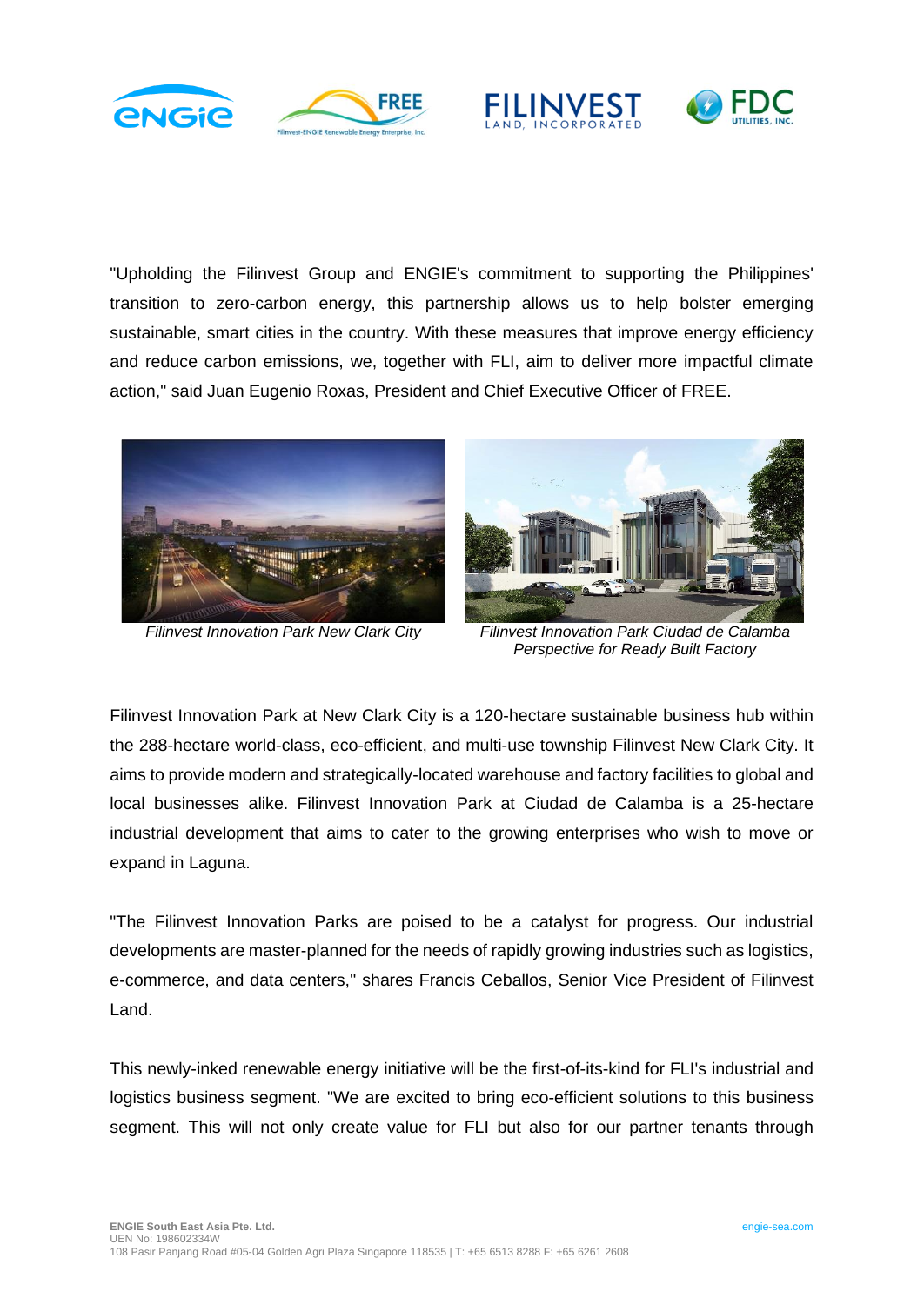







competitive power rates and carbon footprint reduction," adds Tristan Las Marias, Chief Strategy Officer of Filinvest Land.

This partnership will harness the combined expertise of Filinvest and ENGIE to develop sustainable energy solutions such as solar, district cooling, and facilities management to power smart, future-forward cities that drive and accelerate progress while reducing their carbon footprint. Through the collaboration, FREE and FLI will embark on their first phase of cooperation by developing renewable energy generation systems in ready-built factories within the two Filinvest Innovation Parks.

"ENGIE empowers FLI to develop sustainable townships and business parks that are set to shape the Philippines landscape. With this partnership, we aim at contributing significantly to the country's journey towards net-zero emissions," said Thomas Baudlot, CEO Energy Solutions and Country Head for Southeast Asia.

ENGIE is a global leader in low-carbon energy and services. In line with its commitment to sustainability, it partnered with the Filinvest Group to support the country's agenda to address and minimize the impacts of climate change, advance the renewable energy sector, and transition to clean energy.

###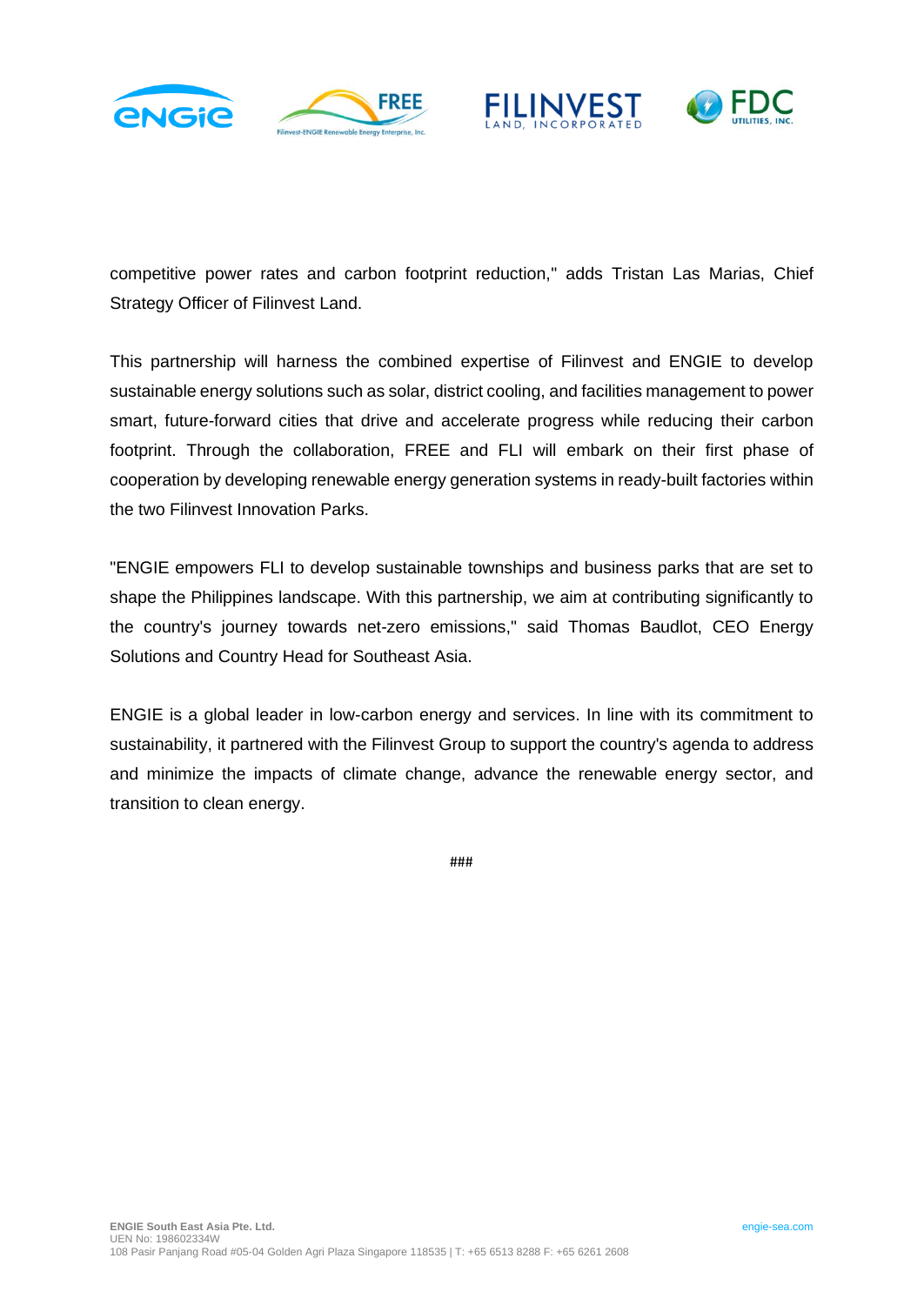





### **About Filinvest Land (FLI)**

Filinvest Land, Inc. (FLI) is one of the country's leading full-range property developers. For over 50 years, the company has built a diverse project portfolio spanning the archipelago including largescale townships: Havila (306 hectares), Timberland Heights (677 hectares) and Manna East (60 hectares) in Rizal, Ciudad de Calamba (350 hectares), City di Mare in Cebu (50 hectares), and Palm Estates in Talisay City (51 hectares). FLI has since built more than 200 residential developments across the country.

FLI owns 20% of Filinvest Alabang, developer of Filinvest City (244 hectares), a central business district in southern Metro Manila. FLI is also developing two townships in the Clark Special Economic Zone: its industrial and logistics park and mixed-use development at New Clark City (288 hectares) and Filinvest Mimosa+ Leisure City (201 hectares) in partnership with Filinvest Development Corporation.

#### **About Filinvest-ENGIE Renewable Energy Enterprise, Inc. (FREE)**

The Filinvest-ENGIE Renewable Energy Enterprise, Inc. (FREE) is a special purpose company established to finance, build and operate renewable energy projects across the country. Registered with the Securities and Exchange Commission (SEC) in November 2018, FREE is a joint venture between FDC Utilities, Inc. (FDCUI), the power utility arm of the Filinvest group, and ENGIE South East Asia Pte Ltd. (doing business under the name ENGIE Services Philippines (ENGIE)). The company focuses on developing solar energy rooftop systems for Philippine customers. Its technology allows consumers to save up to 30% of its energy spend while reducing carbon footprint and increasing grid reliability. FREE has multiple renewable energy projects in the pipeline with the end view of promoting sustainable energy solutions to prospective industrial and commercial customers and supporting the Philippine government's initiatives in reducing the country's dependence on fossil fuels.out

### **About ENGIE South East Asia (ENGIE)**

ENGIE group is a global reference in low-carbon energy and services. Together with our 170,000 employees, our customers, partners and stakeholders, we are committed to accelerate the transition towards a carbon-neutral world, through reduced energy consumption and more environmentallyfriendly solutions. Inspired by our purpose ("raison d'être"), we reconcile economic performance with a positive impact on people and the planet, building on our key businesses (gas, renewable energy, services) to offer competitive solutions to our customers.

At ENGIE South East Asia, we are a fast-growing team of over 2,000 employees with a geographical focus in Singapore, Malaysia and the Philippines to provide tailor-made integrated solutions for our customers in commercial buildings, industries, and cities.

Using globally leading technologies, we create innovative energy and smart solutions that enhance the performance of home, business, community, and make the world a better place. We act throughout the value chain: strategy, design, engineering, energy-efficient asset construction, digital platforms, operations management, financing syndication and outcome assurance.